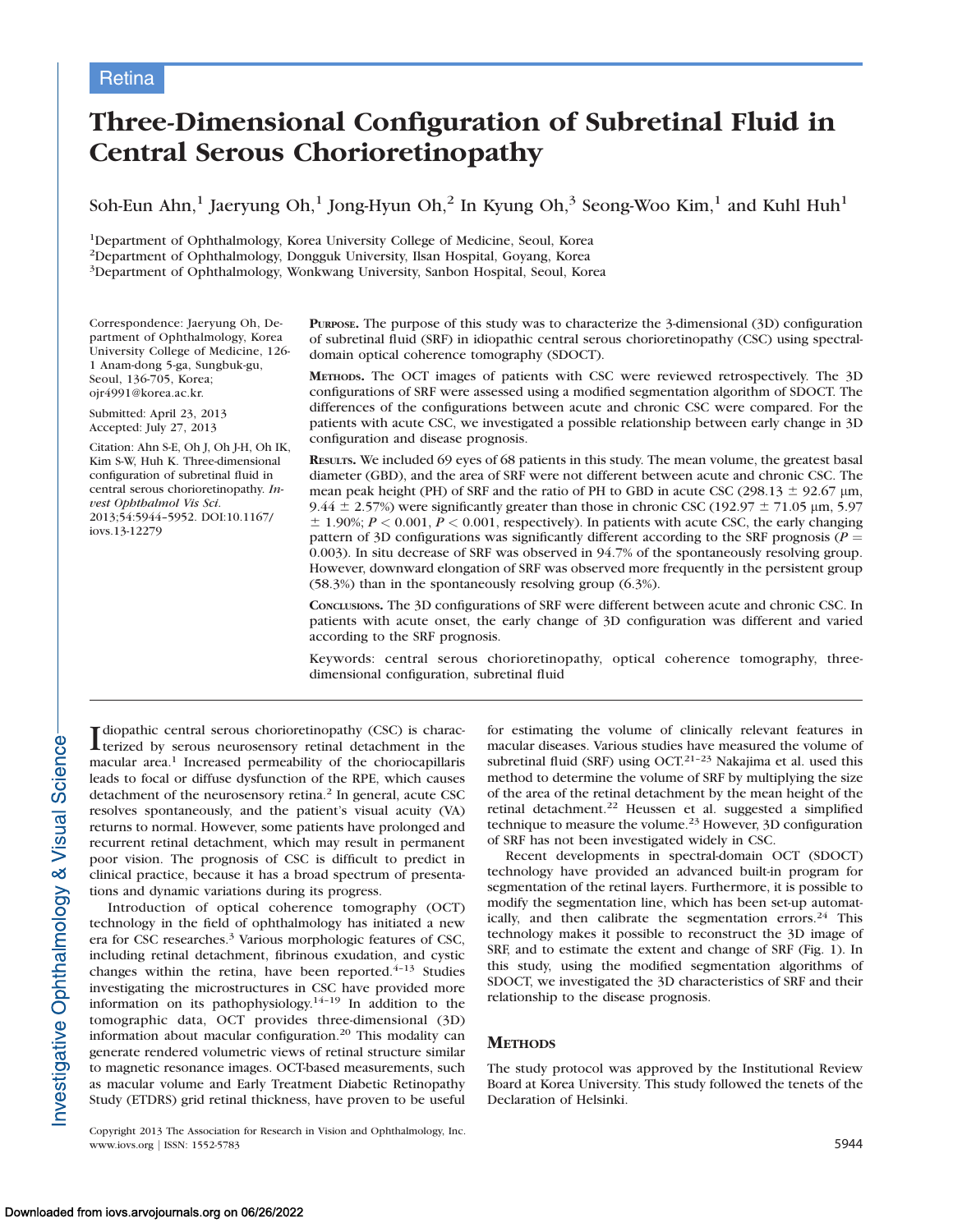

FIGURE 1. 3D images of SRF in acute (bottom left) and chronic (bottom right) CSC.

#### Data Collection

The medical records of patients with idiopathic CSC who had been examined at Korea University Medical Center between July 2009 and November 2012 were reviewed retrospectively. All patients included in the study had undergone a complete ophthalmic examination, including fluorescence angiography (FA) and SDOCT at their initial visit, and had received consecutive follow-up SDOCT examinations.

Idiopathic CSC was diagnosed based on the presence of serous detachment of neurosensory retina involving the macula, which was confirmed by SDOCT, and leakage at the level of RPE on FA. The patients were classified into two groups according to symptom duration before the initial visit, which was adopted from the classification system suggested in previous studies.25–27 Patients were diagnosed with acute CSC when they demonstrated an onset of symptoms, such as visual loss, metamorphopsia, chromatopsia, or micropsia within the three months before initial OCT examination. Patients were classified with chronic CSC when they presented with symptom onset that had occurred more than three months before the initial visit.

This study excluded any eyes with other retinal abnormalities, such as choroidal neovascularization, retinal vascular disease, or intraocular inflammation ([Supplementary Table S1\)](http://www.iovs.org/content/54/9/5944/suppl/DC1). In addition, eyes with a history of previous treatment, including macular photocoagulation, photodynamic therapy, or intravitreal antivascular endothelial growth factor injection, also were excluded. Finally, patients who had steroid-induced CSC or organ transplant–associated CSC also were excluded. This study analyzed only SDOCT images that had an image quality factor greater than 45.

#### Measurement of 3D Configuration

The SDOCT (3D OCT-1000 Mark II, software version 3.20; Topcon Corp., Tokyo, Japan) used in this study had a wavelength of 840 nm, a horizontal resolution of  $\leq$ 20  $\mu$ m, and an axial resolution of up to  $5 \mu$ m. The imaging speed was 27,000 axial scans per second. Patients underwent SDOCT evaluation using 3D scanning protocols with 128 B-scans (512 A-scans per B-scan) of a  $6 \times 6$  mm area. This device contains a camera for obtaining color images of the fundus just after the OCT images are taken. From the 3D volume scan images, the automatically measured data of the central subfield thickness, the central point thickness, and the total macular volume were obtained.

Three-D configurations of SRF or pigment epithelial detachment (PED) were characterized with modified OCT parameters as follows: volume; peak height (PH), greatest basal diameter (GBD), and the basal area; and ratio of PH to GBD (PH/GBD). In addition, only for SRF, vertical eccentricity and type of basal area were identified as indicators of gravity effect on SRF configuration. SRF volume was estimated using a built-in segmentation-modifying tool of SDOCT (Fig. 2).<sup>24</sup> A similar process was performed to calculate the volume of PED. Pure retina layer (PRL) volume was defined as that of the macula area which excluded SRF and was calculated by subtracting the volume of SRF from the total macular volume. The perpendicular height of SRF was measured from the RPE line to the outer segment tips of the photoreceptors. For PED, the height was measured from the line of Bruch's membrane to the RPE line, both using a built-in caliper function. PH was defined as the greatest height of SRF or PED. GBD and area of SRF were obtained from the segmentation map of the photoreceptor inner and outer segments (IS/OS) junction provided at the 3D volume scan, and in the case of PED, from the segmentation map of RPE (Fig. 3). After processing the IS/OS image or RPE segmentation map with the ImageJ software program (http://rsb.info.nih.gov/; National Institutes of Health, Bethesda, MD) the GBD and area of the lesions were measured. The ratio of PH to GBD was calculated by dividing the greatest height by the maximum lesion diameter, and was documented as a fraction of 100. Topographic locations of the PH and the center of SRF were documented as B-scan numbers, which corresponded to the volume scan (Fig. 4).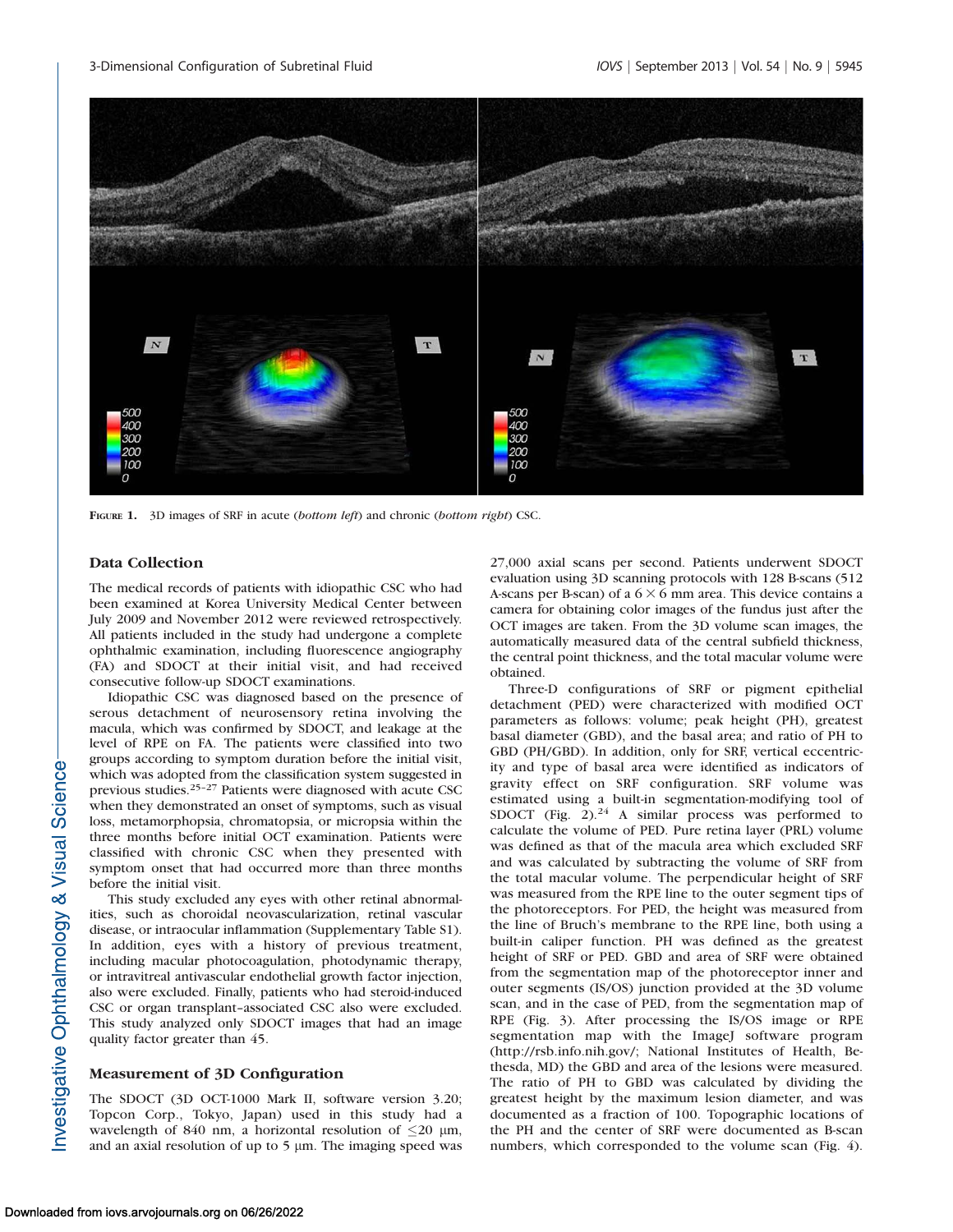

FIGURE 2. SRF volume estimation using a built-in segmentation-modifying tool of SDOCT. Segmentation lines for internal limiting membrane and RPE (arrow) were determined automatically for each of the volume scans, and the total macular volume was provided (top right). Using the modifying tool, the cursor line on the RPE was moved to the tips of the outer segments of the photoreceptors (arrowhead, bottom). We set the segmentation to follow the contour of the photoreceptor IS/OS layer when there was hyperreflective material hanging from the PRL into the SRF space. With this movement, the modified macular volume was determined excluding SRF (bottom right). The SRF volume was calculated by subtracting this modified macular volume from the total macular volume. Modified macular volume was regarded as the same as the pure retinal layer volume in this study.

Vertical eccentricity of SRF was identified as the percentage of vertical deviation of the PH point from the center of total lesions. The SRF basal area figures were categorized into two types according to the angle of GBD to the horizontal line. Circular or horizontal oval type was defined when the angle was less than 45°. Vertical oval type was defined when it was greater than 45°. The study compared the initial OCT

parameters in relation to the 3D configurations between acute and chronic CSC.

## 3D Configuration Changes in Acute and Chronic **CSC**

The study investigated how the 3D configurations of SRF and PED changed during the early diagnostic period. The



FIGURE 3. GBD and the basal area of SRF (black arrow) were measured in the segmentation map (left) generated at the reference plane of photoreceptor IS/OS junction. The parameters of PED (white arrow) was measured in the retinal pigment epithelium segmentation map (right).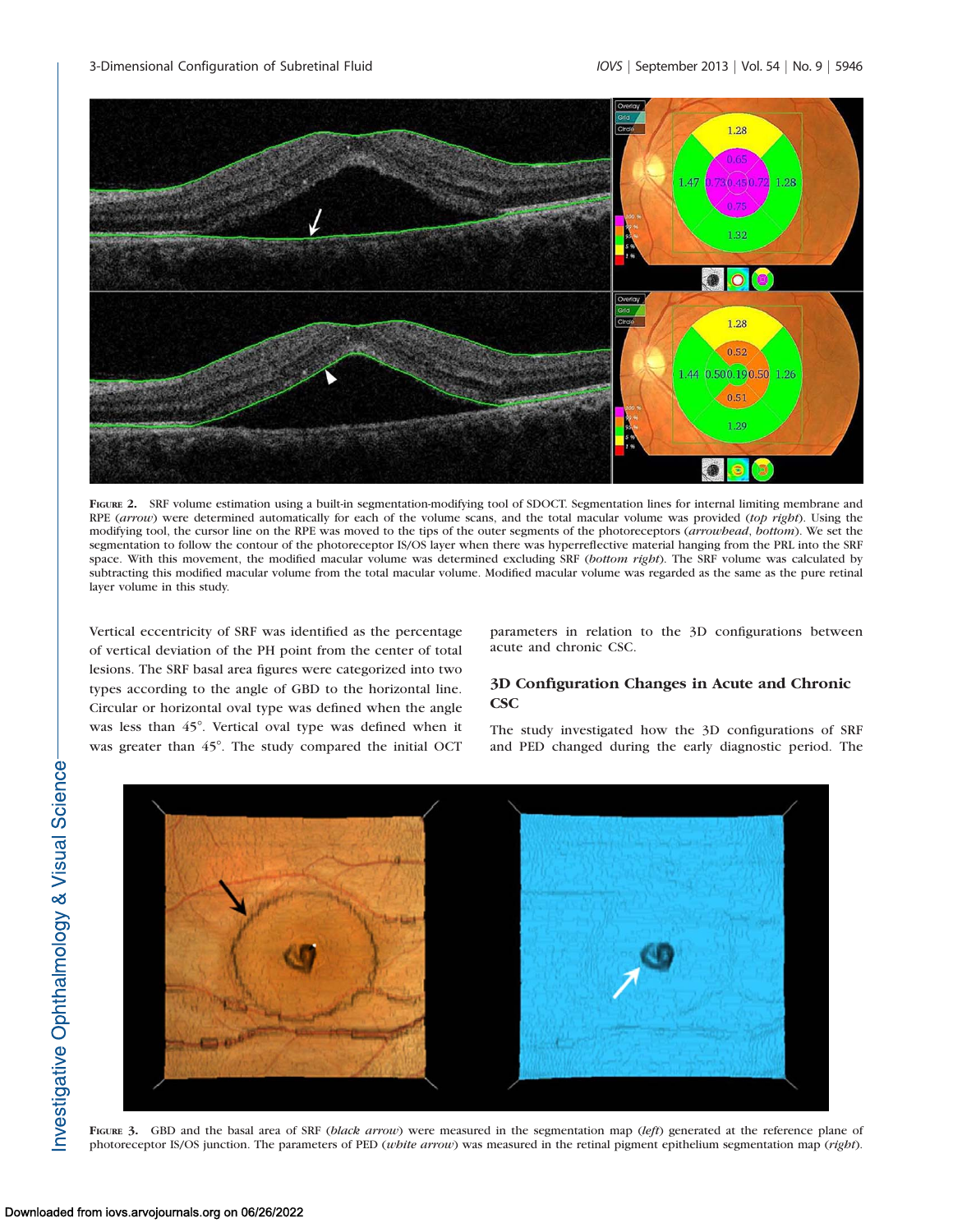

FIGURE 4. Vertical eccentricity. The scan numbers of the B-scan with an upper margin of SRF (a) and with a lower margin of SRF (c) were obtained. The interval between (a) and (c) was assumed to represent the vertical extent of the SRF lesion. The scan number of the B-scan with the point of SRF peak height (b) was determined by built-in software that used SDOCT. The center of SRF (d) was calculated as  $(a+c)/2$ . The percentage of vertical deviation between the peak height point and the center of SRF was assumed to represent the vertical eccentricity and was calculated as  $(|b-d|/|c-a|) \times 100$  and given as a percentage (%).

changes of the OCT parameters between the initial and one month follow-up examinations were identified. We compared the change of OCT parameters during initial follow-up period between acute and chronic CSC. The changing pattern of SRF was evaluated using the ''Compare'' and "Overlay" functions in the OCT viewer program. It was classified into two types; in situ decrease type or downward elongated type (Fig. 5).

## 3D Configuration and Disease Prognosis in Acute **CSC**

Only for the patients with acute CSC, we investigated the relationship between the changing pattern of 3D configurations during initial period and the prognosis of SRF. The patients with acute CSC were categorized into two subgroups: the spontaneously resolving group, in which the SRF resolved completely within three months from the initial visit, and the persistent group, in which the SRF continued over three months of follow-up. Various OCT parameters related to 3D configuration were compared in the two subgroups.

#### Statistical Analysis

All data were analyzed using SPSS software version 20.0 (SPSS, Inc., Chicago, IL). A P value less than 0.05 was considered to be statistically significant. Results were expressed as mean  $\pm$  SD. Significant differences in continuous variables, such as patient age, symptom duration, and variable OCT parameters, were identified using a t-test or a Mann-Whitney  $U$  test. Significant differences in categorical variables, such as sex, laterality of the affected eye, and type of basal area, were determined using a  $\chi^2$  test or Fisher's exact test. The change of SRF volume was correlated with other OCT parameters using Spearman's correlation analysis.

## **RESULTS**

### Patient Characteristics

After reviewing the records of 120 patients who were diagnosed with CSC at their initial visit, 69 eyes of 68 patients were selected for this study ([Supplementary Fig.](http://www.iovs.org/content/54/9/5944/suppl/DC1) [S1\)](http://www.iovs.org/content/54/9/5944/suppl/DC1). Of the 69 eyes included in this study, 39 eyes had acute CSC and 30 eyes had chronic CSC. The mean age of the patients was  $45.48 \pm 7.48$  years, and there was no statistically significant difference between the groups (Table 1). Of the patients 51 were male and 18 were female. At their initial visit, the mean symptom duration was  $25 \pm 24$ days for acute CSC and  $497 \pm 632$  days for chronic CSC. There were 25 recurrent cases, and there was no difference between the two groups ( $P = 0.282$ ). All patients underwent FA examinations, except the three patients with allergies to fluorescein dye. The leakage patterns were classified into three types: inkblot (45.5%), smokestack (19.7%), and diffuse or mottled pattern (34.8%).

#### Characteristics of 3D Configuration

The mean central subfield thickness and the total macular volume were significantly greater in acute than chronic CSC  $(P = 0.010, 0.019,$  respectively, Table 2). The mean volume of PRL was greater in the acute CSC group compared to the chronic group ( $P = 0.012$ ). However, there was no significant difference in the SRF volume. The detailed analysis of OCT parameters of SRF configurations indicated that the mean PH of SRF was greater in acute than in chronic CSC ( $P < 0.001$ ). However, the mean GBD and the basal area were not different. The ratio of PH to GBD was 5.97  $\pm$  1.90% in chronic CSC and was significantly lower than the 9.44  $\pm$  2.57% value of the acute group ( $P < 0.001$ ). Vertical eccentricity of SRF was greater in chronic CSC  $(15.80 \pm 13.66%)$  than in acute CSC  $(7.10 \pm 5.02% , P =$ 0.002). Vertical oval type was larger in percentage than circular or horizontal oval type in chronic CSC. However, that was not the case in acute CSC. PED was observed in 65 of the total 69 eyes (94.2%). The mean PH and the PH-to-GBD ratio of PED were significantly different between the two groups ( $P = 0.010, 0.008$ , respectively), but the volume, GBD, and area of PED were not significantly different.

## 3D Configuration Changes in Acute and Chronic **CSC**

Of the 69 eyes of 68 patients, 52 eyes of 51 patients underwent follow-up examination at one month and were included in this analysis (Table 3). A total of 31 eyes had acute CSC and 21 eyes had chronic CSC. The change of SRF volume was greater in the acute CSC than the chronic group  $(P = 0.004)$ . The mean change of PH, GBD, and area of SRF were higher in acute CSC than in the chronic group ( $P <$ 0.001,  $P = 0.004$ ,  $P = 0.008$ , respectively). The mean changes of OCT parameters of PED configurations were significantly different in volume, PH, and ratio of PH to GBD, but not for GBD or the basal area when the two groups were compared. In acute CSC, the change of SRF volume was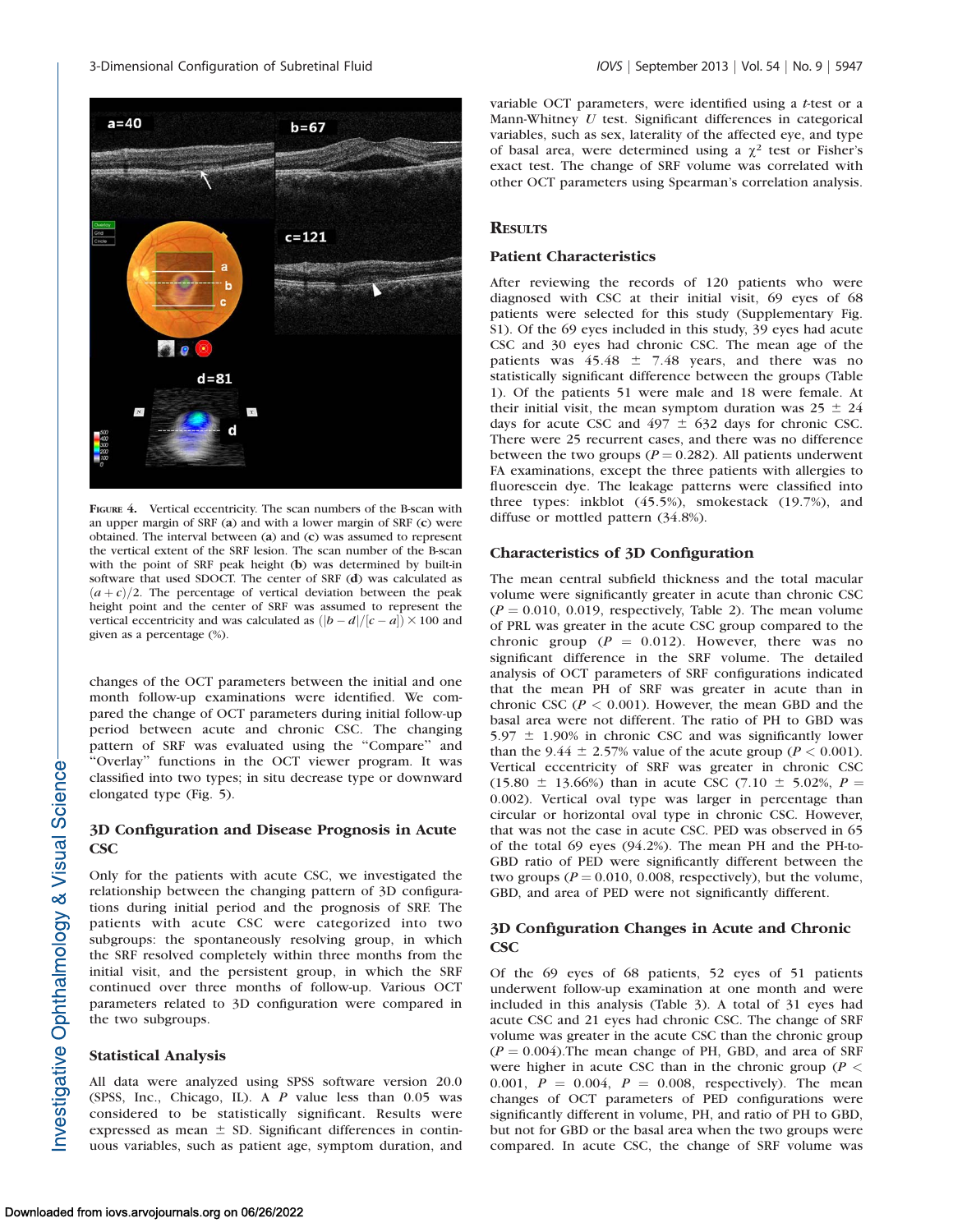

FIGURE 5. The 3D configuration of SRF at baseline (left) and follow-up examination after one month (right). The changing pattern of SRF was classified into two types; in situ decrease type (top) or downward elongated type (bottom).

correlated with those of PRL volume (rho = 0.363, P = 0.045). However, it was significant in chronic CSC (Table 4).

#### 3D Configuration and Disease Prognosis in Acute CSC

Of the 31 patients with acute CSC, 29 patients received followup examinations until three months after the initial visit and were all included in this analysis. There were 17 patients placed in the spontaneously resolving group and 12 were placed in the persistent group (Table 5, [Supplementary Table](http://www.iovs.org/content/54/9/5944/suppl/DC1) [S1](http://www.iovs.org/content/54/9/5944/suppl/DC1)). The OCT parameters at the initial visit did not show significant differences between the two subgroups. However, the extent of change in OCT parameters was significantly greater in the spontaneously resolving group than in the persistent group. The SRF volume decreased during the first month at a rate of 77% in the spontaneously resolving group. This decreasing rate was greater than that of 27% in the persistent group. The changing pattern of SRF was significantly different between the two subgroups ( $P = 0.003$ ). The percentage of eyes with in situ decrease type was larger in the spontaneously resolving group (94.7%) than in the persistent group (41.7%). The persistent group (58.3%) showed more frequent downward elongated type than the spontaneously resolving group (6.3%).

## **DISCUSSION**

In our study, we measured quantitatively the 3D configurations of SRF in CSC. The volume, basal area, or GBD of SRF were not different between acute and chronic CSC. PH of SRF was higher in the acute CSC than the chronic group; however, the actual measurement value could be subject to the total amount of SRF. Therefore, in the current study, we measured the ratio of PH to GBD (PH/GBD). The mean PH/GBD ratio was greater in acute than in chronic CSC. Because the amount of SRF varies in a clinical setting, the PH/GBD ratio might be a useful

|                                      | Acute CSC, $n = 39$ | Chronic CSC, $n = 30$ | P Value                | Total, $n = 69$    |
|--------------------------------------|---------------------|-----------------------|------------------------|--------------------|
| Age, y                               | $44.31 \pm 7.46$    | $47.00 \pm 7.35$      | $0.139*$               | $45.48 \pm 7.48$   |
| Sex, M:F                             | 29:10               | 22:8                  | $0.923\dagger$         | 51:18              |
| Eye affected, OD:OS                  | 17:22               | 13:17                 | $0.983\dagger$         | 30:39              |
| Symptom duration, d                  | $25 \pm 24$         | $497 \pm 632$         | $\leq 0.001*$          | $230 \pm 476$      |
| Recurrence history, first: recurrent | 27:12               | 17:13                 | $0.282\dagger$         | 44:25              |
| FA finding, a:b:c                    | 24:11:2, $n = 37$   | 6:2:21. $n = 29$      | $< 0.001$ <sup>+</sup> | $30:13:23, n = 66$ |

FA finding indications: a, inkblot; b, smokestack; c, diffuse or mottled leakage.

\* t-test for continuous variables.

 $\uparrow \chi^2$  for categorical variables. Continuous variables are expressed as mean  $\pm$  SD.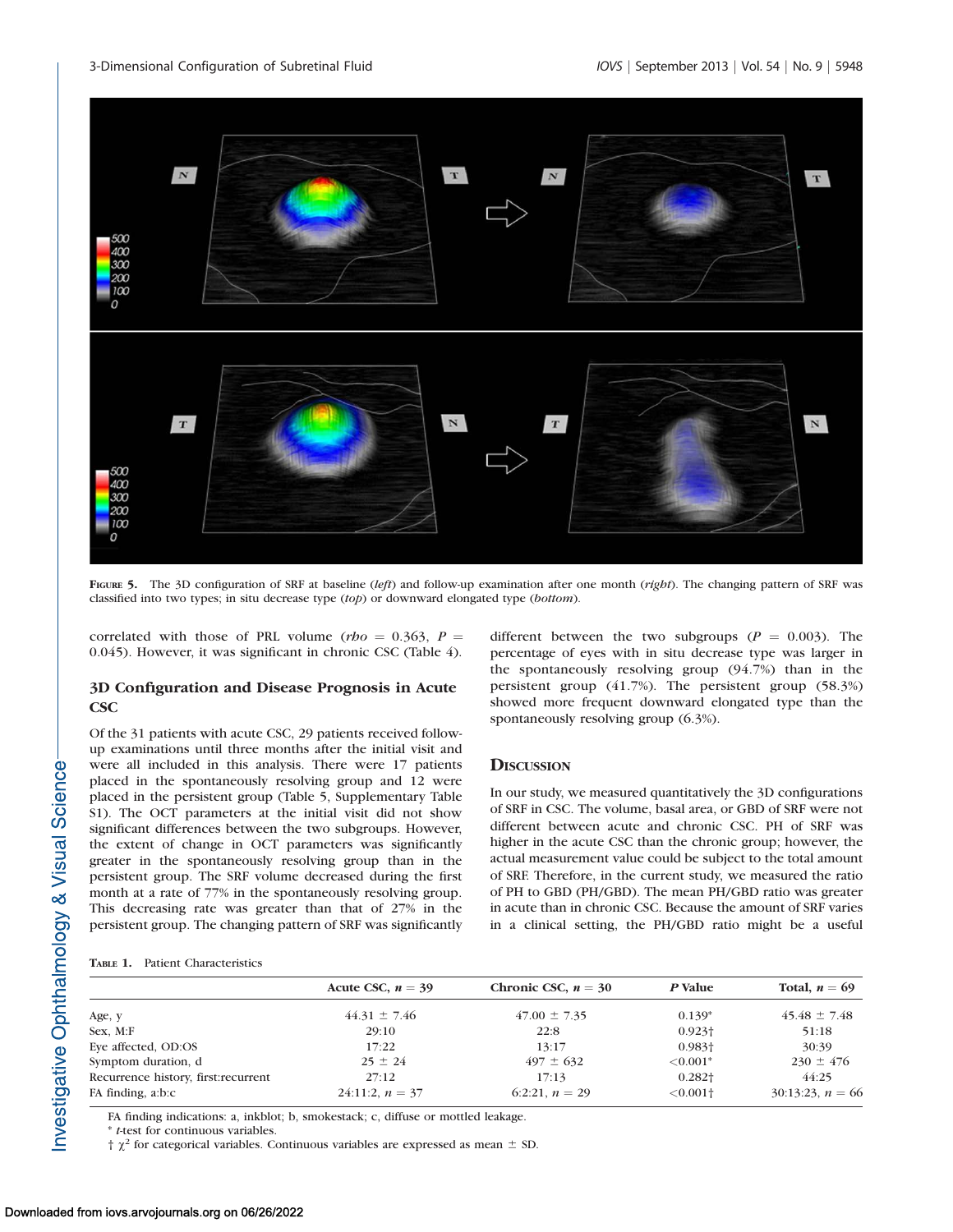|  | <b>TABLE 2.</b> Three-Dimensional Configurations of CSC Using SDOCT at the Initial Visit |  |  |  |  |  |  |  |
|--|------------------------------------------------------------------------------------------|--|--|--|--|--|--|--|
|--|------------------------------------------------------------------------------------------|--|--|--|--|--|--|--|

|                             | Acute CSC, $n = 39$  | Chronic CSC, $n = 30$ | P Value* |
|-----------------------------|----------------------|-----------------------|----------|
| CMT, $\mu$ m                | $307.19 \pm 35.59$   | $287.13 \pm 23.72$    | 0.010    |
| $CPT$ , $\mu$ m             | $437.23 \pm 91.98$   | $315.37 \pm 96.46$    | < 0.001  |
| MV, mm <sup>3</sup>         | $8.68 \pm 0.99$      | $8.18 \pm 0.62$       | 0.019    |
| PRL volume, mm <sup>3</sup> | $7.75 \pm 0.41$      | $7.51 \pm 0.37$       | 0.012    |
| SRF configurations          |                      |                       |          |
| Volume, $mm3$               | $0.93 \pm 0.94$      | $0.67 \pm 0.53$       | 0.184    |
| $PH, \mu m$                 | $298.13 \pm 92.67$   | $192.97 \pm 71.05$    | < 0.001  |
| GBD, $\mu$ m                | $3259.23 \pm 997.17$ | $3385.80 \pm 1264.63$ | 0.643    |
| Area, $mm2$                 | $8.29 \pm 5.22$      | $9.00 \pm 5.31$       | 0.583    |
| PH/GBD ratio, %             | $9.44 \pm 2.57$      | $5.97 \pm 1.90$       | < 0.001  |
| Vertical eccentricity, %    | $7.10 \pm 5.02$      | $15.80 \pm 13.66$     | 0.002    |
| Type of basal area, a:b     | 29:10                | 14:16                 | $0.019+$ |
| PED configurations          |                      |                       |          |
| $N$ of eyes, %              | 37, 94.9%            | 28, 93.3%             | 1.000‡   |
| Volume, $mm3$               | $0.04 \pm 0.07$      | $0.01 \pm 0.02$       | 0.063    |
| $PH, \mu m$                 | $99.68 \pm 100.55$   | $53.68 \pm 23.00$     | 0.010    |
| GBD, $\mu$ m                | $725.97 \pm 291.10$  | $935.18 \pm 499.01$   | 0.055    |
| Area, $mm2$                 | $0.33 \pm 0.37$      | $0.30 \pm 0.28$       | 0.716    |
| PH/GBD ratio, %             | $13.89 \pm 10.44$    | $8.02 \pm 6.78$       | 0.008    |

CMT, central subfield thickness; CPT, central point thickness; MV, total macular volume. SRF type of basal area: a, circular or horizontal; b, vertical.

\* t-test for continuous variables.

 $\uparrow \chi^2$  test for categorical variables.

‡ Fisher's exact test for categorical variables. Continuous variables are expressed as mean  $\pm$  SD.

parameter when diagnosing chronic CSC at an initial visit for patients with an unclear date of symptom onset.

A number of studies have evaluated the periodic changes in CSC,14,28–35 and FA analysis studies have provided some insights about the natural course of  $CSC^{29-33}$  With the introduction of OCT, studies of the CSC have focused on the change of microstructures in the retina and choroid.14,34,35 In the current study, we focused on the morphology of SRF and showed early periodic changes of 3D configurations in CSC beyond two-dimensional tomographic morphology. The analysis of early periodic changes demonstrated that acute CSC showed a significantly greater amount of change related to the volume, PH, GBD, and basal area of SRF compared to chronic CSC. In acute CSC, dynamic changes were observed during the early period and the changing pattern was different depending on the presence of SRF at 3 months. The majority of patients in the spontaneously resolving group showed in situ decrease or symmetric shrinking of the lesion. However, in the persistent

TABLE 3. Early Periodic Changes in 3D Configurations of CSC

|                                      | Acute CSC, $n = 31$   | Chronic CSC, $n = 21$ | P Value*       |
|--------------------------------------|-----------------------|-----------------------|----------------|
| Age, y                               | $44.48 \pm 7.72$      | $47.62 \pm 7.97$      | 0.162          |
| Sex, M:F                             | 21:10                 | 16:5                  | $0.509+$       |
| Recurrence history, first:recurrent  | 20:11                 | 9:12                  | $0.123\dagger$ |
| OCT interval, days                   | $35.19 \pm 6.20$      | $32.52 \pm 3.56$      | 0.081          |
| $\Delta$ CMT, $\mu$ m                | $31.11 \pm 33.33$     | $10.86 \pm 10.50$     | 0.002          |
| $\Delta$ CPT, $\mu$ m                | $165.10 \pm 123.83$   | $44.14 \pm 40.69$     | < 0.001        |
| $\Delta MV$ , mm <sup>3</sup>        | $0.87 \pm 0.94$       | $0.20 \pm 0.18$       | 0.001          |
| $\Delta$ PRL volume, mm <sup>3</sup> | $0.21 \pm 0.16$       | $0.11 \pm 0.08$       | 0.006          |
| SRF configurations                   |                       |                       |                |
| $\Delta$ volume, mm <sup>3</sup>     | $0.68 \pm 0.83$       | $0.20 \pm 0.26$       | 0.004          |
| $\Delta$ volume, %                   | $57.01 \pm 26.84$     | $24.58 \pm 19.55$     | < 0.001        |
| $\Delta$ PH, $\mu$ m                 | $162.35 \pm 115.06$   | $45.90 \pm 51.96$     | < 0.001        |
| $\Delta$ GBD, $\mu$ m                | $1271.42 \pm 1155.50$ | $548.71 \pm 562.61$   | 0.004          |
| $\Delta$ area, mm <sup>2</sup>       | $4.59 \pm 4.20$       | $2.11 \pm 2.29$       | 0.008          |
| $\Delta$ PH/GBD ratio, %             | $4.48 \pm 3.52$       | $1.56 \pm 1.63$       | < 0.001        |
| PED configurations                   |                       |                       |                |
| $\Delta$ volume, mm <sup>3</sup>     | $0.02 \pm 0.03$       | $0.00 \pm 0.01$       | 0.013          |
| $\Delta$ PH, $\mu$ m                 | $40.48 \pm 55.39$     | $16.62 \pm 14.34$     | 0.028          |
| $\Delta$ GBD, $\mu$ m                | $279.87 \pm 281.65$   | $179.43 \pm 149.14$   | 0.102          |
| $\Delta$ area, mm <sup>2</sup>       | $0.14 \pm 0.15$       | $0.07 \pm 0.12$       | 0.077          |
| $\Delta$ PH/GBD ratio, %             | $7.63 \pm 8.28$       | $3.01 \pm 4.91$       | 0.015          |

\* t-test for continuous variables.

 $\dagger \chi^2$  test for categorical variables. Continuous variables are expressed as mean  $\pm$  SD.

Investigative Ophthalmology & Visual Science-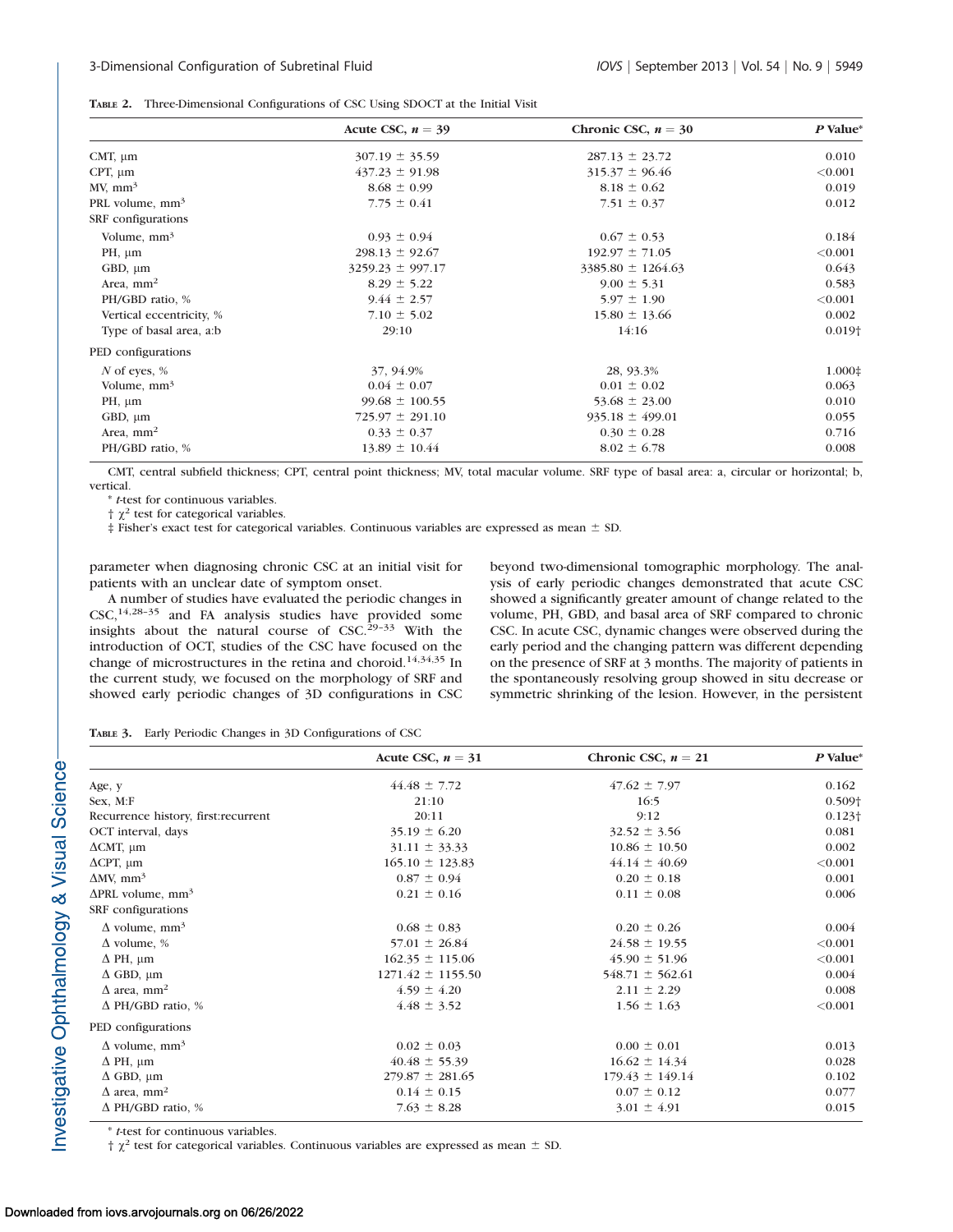|                                             | Acute CSC, $n = 31$ |            | Chronic CSC, $n = 21$ |          |
|---------------------------------------------|---------------------|------------|-----------------------|----------|
|                                             | rbo                 | P Value*   | rbo                   | P Value* |
| $\Delta$ SRF volume vs. $\Delta$ PRL volume | 0.363               | 0.045      | 0.238                 | 0.299    |
| vs. $\Lambda$ PED volume                    | 0.153               | 0.411      | $-0.034$              | 0.883    |
| vs. $\Delta$ PH                             | 0.545               | 0.002      | 0.357                 | 0.113    |
| vs. $\Delta$ GBD                            | 0.406               | 0.023      | 0.181                 | 0.433    |
| vs. $\Delta$ area                           | 0.677               | ${<}0.001$ | 0.165                 | 0.475    |

TABLE 4. Correlation Between the Change of SRF Volume and Those of Other Parameters in Acute and Chronic CSC

\* Spearman's correlation.

group, the SRF moved and elongated due to the effect of gravity in more than half of the patients. In chronic CSC, vertical eccentricity of SRF was greater than in the acute group and the percentage of basal area with vertical oval type was larger than that with circular or horizontal oval type. These results suggested that the vertical eccentricity and the type of basal area of SRF might be the parameters that can be used to determine the chronicity of CSC. The changing pattern of 3D configurations could be useful for predicting the course of CSC. However, additional studies with larger cohorts are mandatory to verify the possibility of clinical application of this study.

In a previous FA study, Yannuzzi et al. reported that there were some cases of chronic CSC with inferior gravitational tracts that extended from the macula or disc to well below the inferior arcades, which often was described as an hourglass configuration.<sup>36</sup> Previous investigators presumed that the gravitational tracts were produced by SRF due to a high specific gravity, and sank toward the inferior fundus and dissected through the subretinal space.<sup>28,36</sup> OCT is a noninvasive method that can be used to measure the change of the configuration. However, very few studies did time- and gravityrelated observations using SDOCT. Our study sought to visualize the effect of the force of gravity on the shape of SRF using newly derived OCT parameters. These parameters reflected the extent of inferior shifting that was a result of the gravitational effect on SRF. Because the effect of gravity becomes greater with the persistence of SRF, OCT parameters reflecting the gravitational effect on SRF could be higher depending on the duration of SRF before initial visit.

SDOCT provides highly resolved images and permits identification of microstructural changes, as well as a 3D view of the macular configuration. Furthermore, the advanced built-in software program of SDOCT provides easy and reliable measurements. Our study used the SDOCT technology to generate OCT images that allowed investigation and analysis of 3D configurations of SRF and PED in eyes with different stages of CSC. Although it needs manual

|  |  |  |  |  | <b>TABLE 5.</b> Comparison Between Spontaneously Resolving and Persistent Types |  |
|--|--|--|--|--|---------------------------------------------------------------------------------|--|
|--|--|--|--|--|---------------------------------------------------------------------------------|--|

|                                                   | Spontaneously Resolving Type, $n = 17$ | Persistent Type, $n = 12$ | $P$ Value*     |
|---------------------------------------------------|----------------------------------------|---------------------------|----------------|
| Age, y                                            | $43.47 \pm 6.35$                       | $47.25 \pm 4.50$          | 0.088          |
| Sex, M:F                                          | 11:6                                   | 8:4                       | 1.000+         |
| Symptom duration, d                               | $27.59 \pm 23.91$                      | $26.42 \pm 21.86$         | 0.835          |
| Recurrence history, first: recurrent              | 12:5                                   | 7:5                       | $0.694\dagger$ |
| OCT interval, d                                   | $35.94 \pm 6.35$                       | $33.92 \pm 6.56$          | 0.411          |
| CMT, $\mu$ m <sup><math>\pm</math></sup>          | 291.7 (286.5, 321.4)                   | 298.2 (290.8, 309.7)      | 0.499          |
| $MV, mm3$ #                                       | 8.25 (8.11, 9.09)                      | 8.51 (8.27, 8.76)         | 0.419          |
| PRL volume, $mm3$ #                               | 7.75 (7.56, 7.99)                      | 7.91(7.50, 8.04)          | 0.811          |
| SRF at the initial visit                          |                                        |                           |                |
| Volume, $mm3$ ‡                                   | 0.53(0.39, 0.98)                       | 0.65(0.41, 1.50)          | 0.845          |
| $PH, \mu m$ ‡                                     | 272.0 (219.5, 357.0)                   | 306.5 (258.3, 395.0)      | 0.556          |
| GBD, $\mu$ m <sup><math>\pm</math></sup>          | 3362.0 (2663.0, 3767.0)                | 3285.5 (2466.3, 4230.0)   | 0.983          |
| Area, $mm2$ #                                     | 7.73 (5.20, 9.21)                      | 8.14 (4.24, 12.34)        | 0.983          |
| PH/GBD ratio, %‡                                  | 8.00(7.25, 10.15)                      | 10.10(8.13, 10.63)        | 0.245          |
| Vertical eccentricity, %‡                         | 7.80 (4.70, 13.25)                     | 5.35 (3.18, 13.53)        | 0.303          |
| Type of basal area, a:b                           | 13:4                                   | 8:4                       | $0.683\dagger$ |
| Periodic changes of SRF                           |                                        |                           |                |
| $\Delta$ volume, mm <sup>3</sup> ‡                | 0.52(0.32, 0.81)                       | 0.30(0.07, 0.52)          | 0.043          |
| $\Delta$ volume, %‡                               | 76.92 (69.13, 84.52)                   | 27.09 (17.26, 40.65)      | < 0.001        |
| $\Delta$ PH, $\mu$ m <sup><math>\pm</math></sup>  | 204.0 (101.0, 279.5)                   | 62.0(38.3, 151.0)         | 0.012          |
| $\Delta$ GBD, $\mu$ m <sup><math>\pm</math></sup> | 1511.0 (482.0, 2771.0)                 | 228.5 (147.8, 392.8)      | 0.005          |
| $\Delta$ area, mm <sup>2</sup> ‡                  | 4.15(2.63, 7.71)                       | 1.06(0.42, 2.93)          | 0.002          |
| $\Delta$ PH/GBD ratio, %‡                         | 5.10 (2.00, 7.90)                      | 2.55(1.40, 5.15)          | 0.245          |
| Basal area expansion, eyes                        | $0(0.0\%)$                             | $6(50.0\%)$               | $0.002\dagger$ |
| Changing pattern of SRF, a:b                      | 16:1                                   | 5:7                       | $0.003+$       |

Type of basal area: a, circular or horizontal; b, vertical. Changing pattern of SRF: a, in situ decrease; b, downward elongated type.

 $*$  t-test or Mann-Whitney  $U$  test for continuous variables;

† Fisher's exact test for categorical variables.

‡ Continuous variables are expressed as median (interquartile range).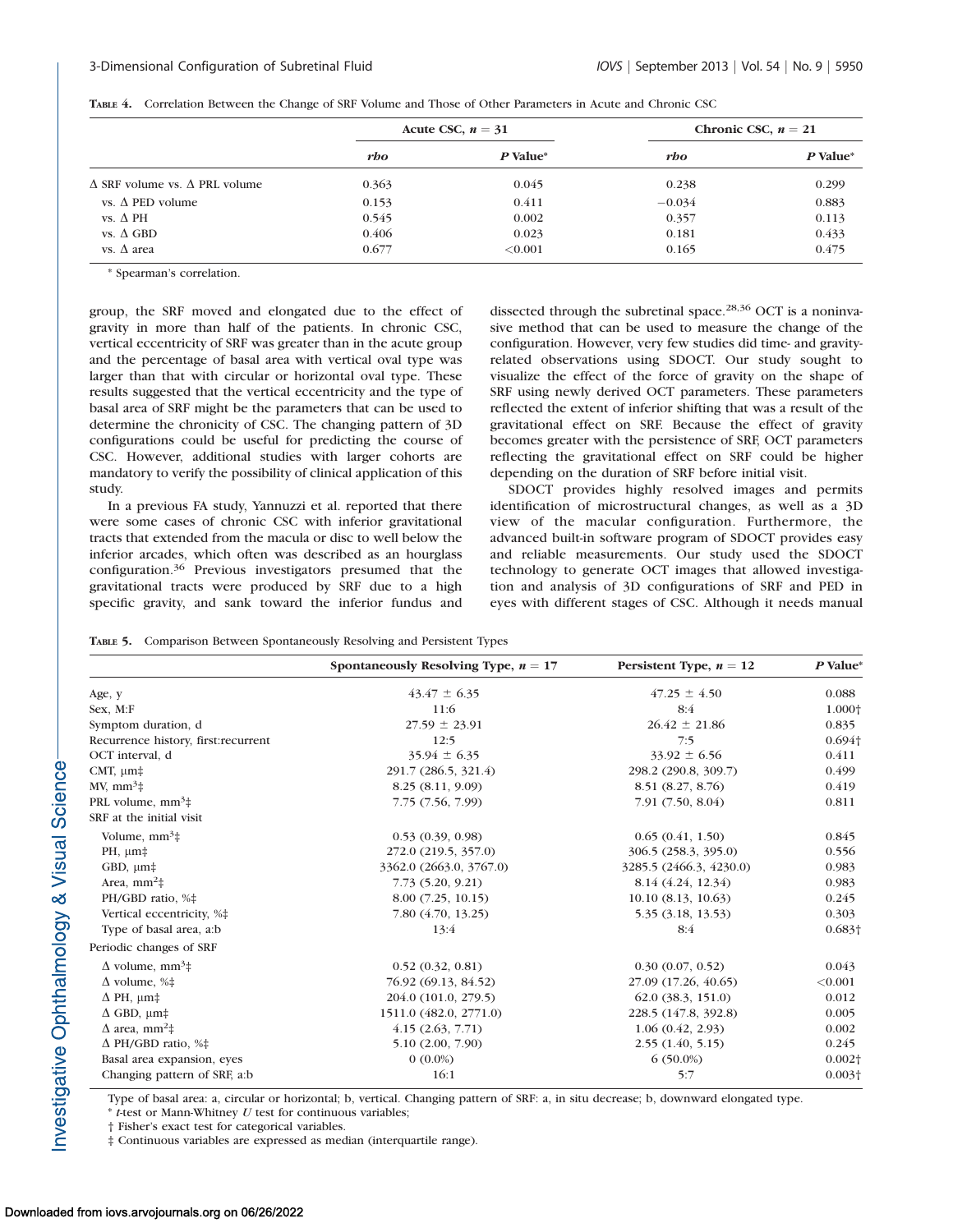modification of segmentation lines to generate 3D images of SRF, the measurement of the 3D configurations would be useful to manage patients with CSC.

Our study was limited by small sample size of each group and by the retrospective design. Although 120 participants were reviewed, only 69 were eligible for the study. The results of our study could not represent all the patients in the clinics. However, we had intended to exclude cases with possible compounding factors that might have influenced the change of SRF in idiopathic CSC. The CSC stage was determined based on the onset of subjective symptoms stated by the patient, which may differ from the exact onset of symptoms. While we focused on the change of SRF, we did not compare the characteristics of microstructure, such as photoreceptor inner/outer segments between groups. Another limitation of this study is inclusion of some cases with a large SRF area extending beyond the  $6 \times 6$  mm cube scan boundary. In these cases, the area was determined on the fundus photography obtained with the OCT. Because of these limitations, there may be some errors in the measurement values. However, only six relevant cases had this limitation, and there were no cases where the image area exceeded more than 10% of the total area.

In conclusion, 3D configurations of SRF were different between acute and chronic CSC. Chronic CSC showed less dynamic changes of SRF. Our study suggested that, in patients with acute CSC, the changing pattern of 3D configurations during the first month could be different according to the persistence of SRF.

#### Acknowledgments

Presented in part at the 12th EURETINA Congress, Milan, Italy, September 6–9, 2012.

Supported by a grant from the Korean Health Technology R&D Project, Ministry for Health, Welfare & Family Affairs, Republic of Korea (A102024).

Disclosure: S.-E. Ahn, None; J. Oh, None; J.-H. Oh, None; I.K. Oh, None; S.-W. Kim, None; K. Huh, None

#### References

- 1. Spaide RF, Campeas L, Haas A, et al. Central serous chorioretinopathy in younger and older adults. Ophthalmology. 1996;103:2070–2079.
- 2. Gemenetzi M, De Salvo G, Lotery AJ. Central serous chorioretinopathy: an update on pathogenesis and treatment. Eye (Lond). 2010;24:1743–1756.
- 3. Hee MR, Puliafito CA, Wong C, et al. Optical coherence tomography of central serous chorioretinopathy. Am J Ophthalmol. 1995;120:65–74.
- 4. Ojima Y, Hangai M, Sasahara M, et al. Three-dimensional imaging of the foveal photoreceptor layer in central serous chorioretinopathy using high-speed optical coherence tomography. Ophthalmology. 2007;114:2197–2207.
- 5. Kamppeter B, Jonas JB. Central serous chorioretinopathy imaged by optical coherence tomography. Arch Ophthalmol. 2003;121:742–743.
- 6. Montero JA, Ruiz-Moreno JM. Optical coherence tomography characterization of idiopathic central serous chorioretinopathy. Br J Ophthalmol. 2005;89:562–564.
- 7. van Velthoven ME, Verbraak FD, Garcia PM, et al. Evaluation of central serous retinopathy with en face optical coherence tomography. Br J Ophthalmol. 2005;89:1483–1488.
- 8. Saito M, Iida T, Kishi S. Ring-shaped subretinal fibrinous exudate in central serous chorioretinopathy. Jpn J Ophthalmol. 2005;49:516–519.
- 9. Piccolino FC, de la Longrais RR, Ravera G, et al. The foveal photoreceptor layer and visual acuity loss in central serous chorioretinopathy. Am J Ophthalmol. 2005;139:87-99.
- 10. Mitarai K, Gomi F, Tano Y. Three-dimensional optical coherence tomographic findings in central serous chorioretinopathy. Graefes Arch Clin Exp Ophthalmol. 2006;244: 1415–1420.
- 11. Hussain N, Baskar A, Ram LM, Das T. Optical coherence tomographic pattern of fluorescein angiographic leakage site in acute central serous chorioretinopathy. Clin Experiment Ophthalmol. 2006;34:137–140.
- 12. Hirami Y, Tsujikawa A, Sasahara M, et al. Alterations of retinal pigment epithelium in central serous chorioretinopathy. Clin Experiment Ophthalmol. 2007;35:225–230.
- 13. Shukla D, Aiello LP, Kolluru C, et al. Relation of optical coherence tomography and unusual angiographic leakage patterns in central serous chorioretinopathy. Eye. 2008;22: 592–596.
- 14. Iida T, Hagimura N, Sato T, Kishi S. Evaluation of central serous chorioretinopathy with optical coherence tomography. Am J Ophthalmol. 2000;129:16–20.
- 15. Wang GH, Zhang J, Zhang D, Lv FL, Wang LX. Value of threedimensional optical coherence tomography and fundus photochromy in correlating the fluorescein leaking sites of acute central serous chorioretinopathy. Med Princ Pract. 2011;20: 283–286.
- 16. Kim SW, Oh J, Kwon SS, Yoo J, Huh K. Comparison of choroidal thickness among patients with healthy eyes, early age-related maculopathy, neovascular age-related macular degeneration, central serous chorioretinopathy, and polypoidal choroidal vasculopathy. Retina. 2011;31:1904–1911.
- 17. Kim SW, Oh J, Huh K. Correlations among various functional and morphological tests in resolved central serous chorioretinopathy. Br J Ophthalmol. 2012;96:350–355.
- 18. Song IS, Shin YU, Lee BR. Time-periodic characteristics in the morphology of idiopathic central serous chorioretinopathy evaluated by volume scan using spectral-domain optical coherence tomography. Am J Ophthalmol. 2012;154:366-375.
- 19. Liew G, Quin G, Gillies M, Fraser-Bell S. Central serous chorioretinopathy: a review of epidemiology and pathophysiology. Clin Experiment Ophthalmol. 2013;41:201–214.
- 20. Drexler W, Fujimoto JG. State-of-the-art retinal optical coherence tomography. Prog Retin Eye Res. 2008;27:45–88.
- 21. Benson SE, Schlottmann PG, Bunce C, et al. Assessment of the reproducibility and repeatability of a method of grading macular subretinal fluid using optical coherence tomography. Eye. 2006;20:1030–1033.
- 22. Nakajima H, Mizota A, Tanaka M. Technical note: method for estimating volume of subretinal fluid in cases of localized retinal detachment by OCT ophthalmoscopy. Ophthalmic Physiol Opt. 2007;27:512–517.
- 23. Heussen FM, Ouyang Y, Sadda SR, Walsh AC. Simple estimation of clinically relevant lesion volumes using spectral domainoptical coherence tomography in neovascular age-related macular degeneration. Invest Ophthalmol Vis Sci. 2011;52: 7792–7798.
- 24. Shin JW, Shin YU, Lee BR. Choroidal thickness and volume mapping by a six radial scan protocol on spectral-domain optical coherence tomography. Ophthalmology. 2012;119: 1017–1023.
- 25. Ross A, Ross AH, Mohamed Q. Review and update of central serous chorioretinopathy. Curr Opin Ophthalmol. 2011;22: 166–173.
- 26. Fujimoto H, Gomi F, Wakabayashi T, Sawa M, Tsujikawa M, Tano Y. Morphologic changes in acute central serous chorioretinopathy evaluated by Fourier-domain optical coherence tomography. Ophthalmology. 2008;115:1494–1500.